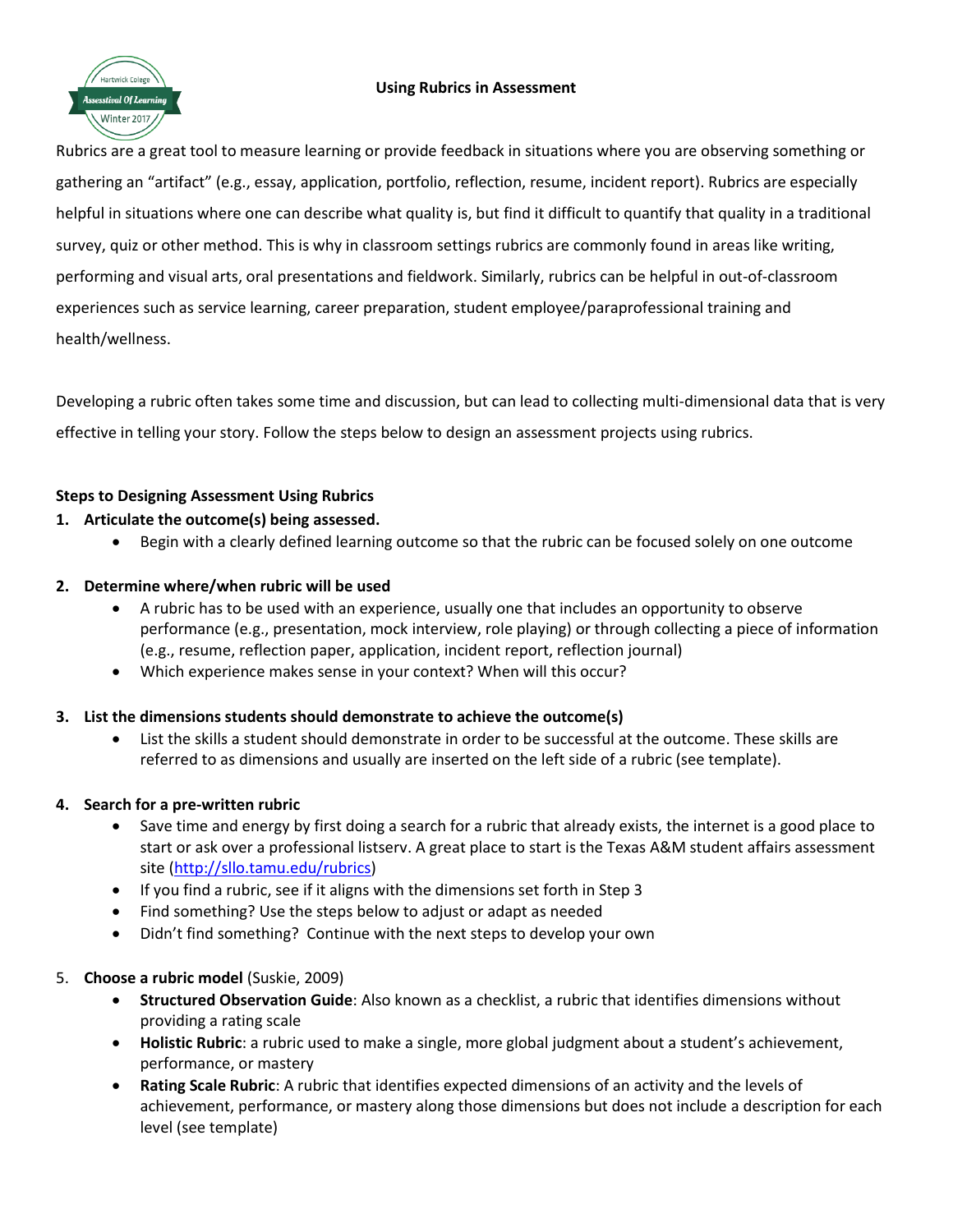

- **Analytic Rubric**: A rubric that includes a brief description of the skill you want a student to demonstrate at each level for each dimension (see template)
- 6. **<<If using holistic, rating scale or analytic rubrics>>: Define the levels of achievement, performance, or mastery. Common scales include (Stevens and Levi, 2005)**:
	- Sophisticated, competent, partly competent, not yet competent
	- Exemplary, proficient, marginal, unacceptable
	- Advanced, intermediate high, intermediate low, novice
	- Distinguished, proficient, intermediate, novice
	- Accomplished, average, developing, beginning
	- Advanced, intermediate, beginning
	- Exceeds expectations, Meeting expectations, Does not fully meet expectations, Does not meet expectations
	- A great deal, Moderately, Slightly, Not at all (extent scale, to what extant does a student…)

#### **7.** *If using holistic or analytic rubric***: Develop descriptors for each level within each dimension**

- Picture what the highest success would look like for each dimension and describe it, write it down or have someone else write it down as you are describing it
- Picture what the lowest quality would look like, write it down
- Fill in the middle categories

#### **8. Pilot the rubric**

- All rubrics need to be tested and revised, if you have a sample artifact use one or more to test the rubric with multiple people. If you plan on observing an experience, ask someone to role play in order to test
- No time to pilot? Use the rubric as a learning and assessment tool the first time around, knowing revisions may need to happen in order to use the rubric again

#### **9. Revise the rubric**

Based on what you learned, revise the rubric as needed to ensure clarity and consistency